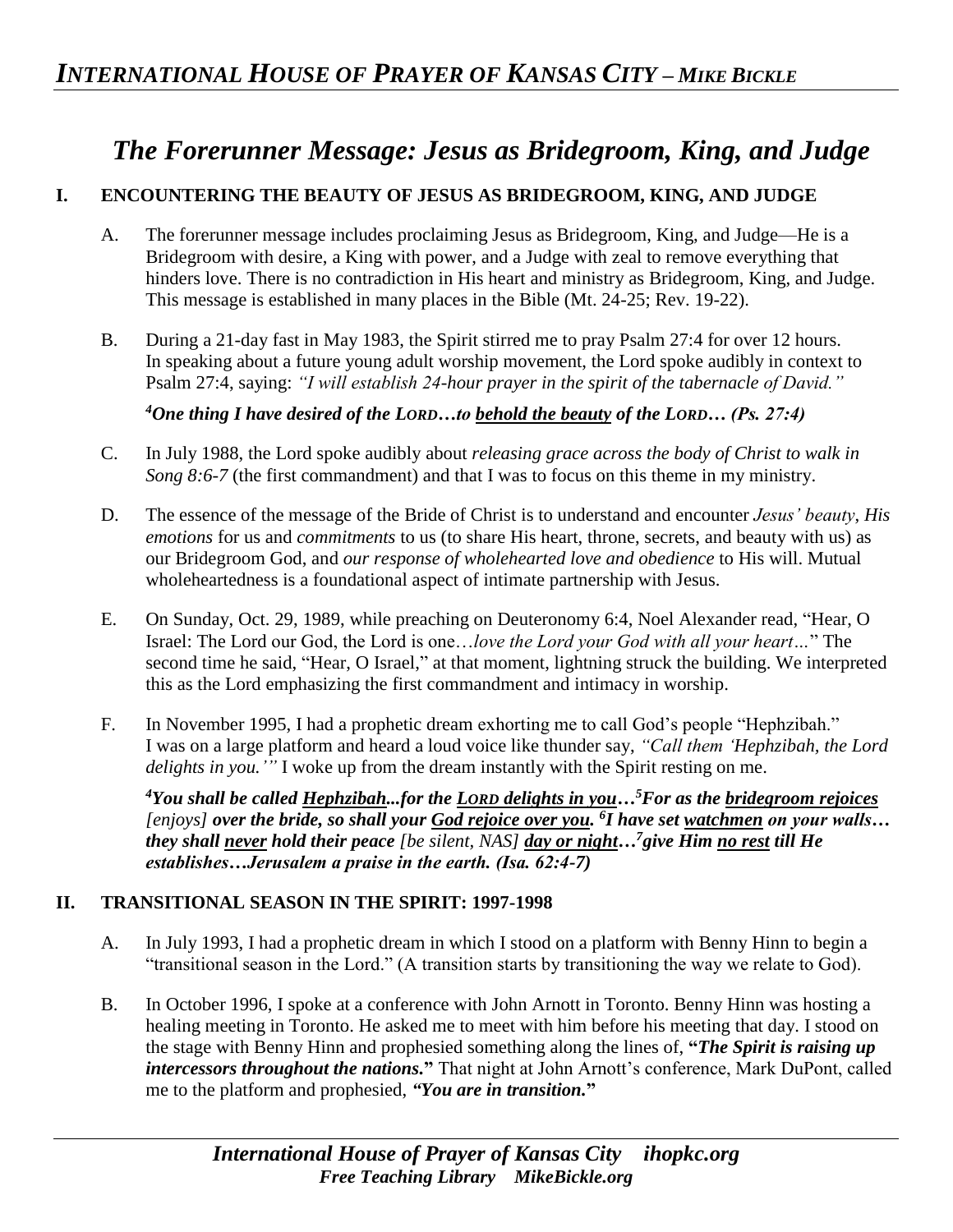- C. On November 30, 1996, at all-night prayer meeting from midnight until 5 a.m., I said over and over, *"Jesus, You are so beautiful."* Every time I said it, I felt a surge of His presence on me. The next week, a lady sent me a letter that said, "I had a dream about you early last Saturday morning on November 30. In this dream the Lord said that He would open up to you more understanding of Jesus' beauty and that He wants you to call others into encounter His beauty."
- D. On May 7, 1997, in Assisi, Italy, the Lord said, "*I will raise up 'friend of the Bridegroom' forerunner messengers*" who will proclaim Jesus as Bridegroom, King, and Judge. The Holy Spirit is raising up forerunner messengers in many different ministries across the earth.

### *<sup>29</sup>The friend of the Bridegroom…rejoices…because of the Bridegroom's voice. (Jn. 3:29)*

E. In July 1997, Rick Joyner prophesied to me, "In the next few weeks the Lord is going to visit you about your life mandate because you are in transition." A month later on August 27, 1997, I had a prophetic dream indicating that part of my ministry was to be found in Isaiah 40:3.

## *<sup>3</sup>Prepare the way of the LORD; make straight in the desert a highway for our God. (Isa. 40:3)*

F. On September 3, 1997, the Spirit highlighted three verses (Rev. 2:17: 3:12; 19:12). They speak of encountering and proclaiming the Lord's name—the fame of Jesus, His beauty, and His worth. I felt the wind and fire of the Spirit manifesting on me for several hours. On the way out of the prayer room, I received a note from Terry Bennett who said that he saw the wind and fire of the Spirit resting on me as He was speaking three verses about me—Revelation 2:17, 3:12, 19:12.

*<sup>17</sup>I will give him a white stone, and on the stone a new name written… (Rev. 2:17) <sup>12</sup>I will write on him the name of My God…I will write on him My new name. (Rev. 3:12) <sup>12</sup>He had a name written that no one knew except Himself. (Rev. 19:12)* 

G. On September 17, 1997, during a prayer meeting, the Spirit highlighted Isaiah 63:1-6 to me. Again, I felt the wind and fire of the Spirit manifesting on me for several hours. It spoke of Jesus the King wearing the red garments of a judge as He walked through the nations. I began to say, "Your red garments are glorious. Why are they red? A king should be in white garments."

*<sup>1</sup>Who is this who comes from Edom, with dyed garments from Bozrah, this One who is glorious in His apparel, traveling in the greatness of His strength?—"I [Jesus] who speak in righteousness, mighty to save." <sup>2</sup>Why is Your apparel red, and Your garments like one who treads in the winepress? <sup>3</sup>"I have trodden the winepress alone, and from the peoples no one was with Me. For I have trodden them in My anger, and trampled them in My fury; their blood is sprinkled upon My garments, and I have stained all My robes. <sup>4</sup>For the day of vengeance is in My heart, and the year of My redeemed has come…" (Isa. 63:1-4)* 

- 1. Jesus will tread the winepress *alone* (Isa. 63:3). The Lord was saying to me, "There are no kings or governments on earth that will agree with My judgments. I will trample the nations *alone*. Will you agree with Me?" I repeatedly said yes. The wind and the fire of the Spirit touched me.
- 2. He said, "You will be rejected even by some of My people." I promised the Lord that I will preach the Jesus who is dazzling, radiant, or white from Song 5:10 and "Jesus in red" from Isaiah 63.